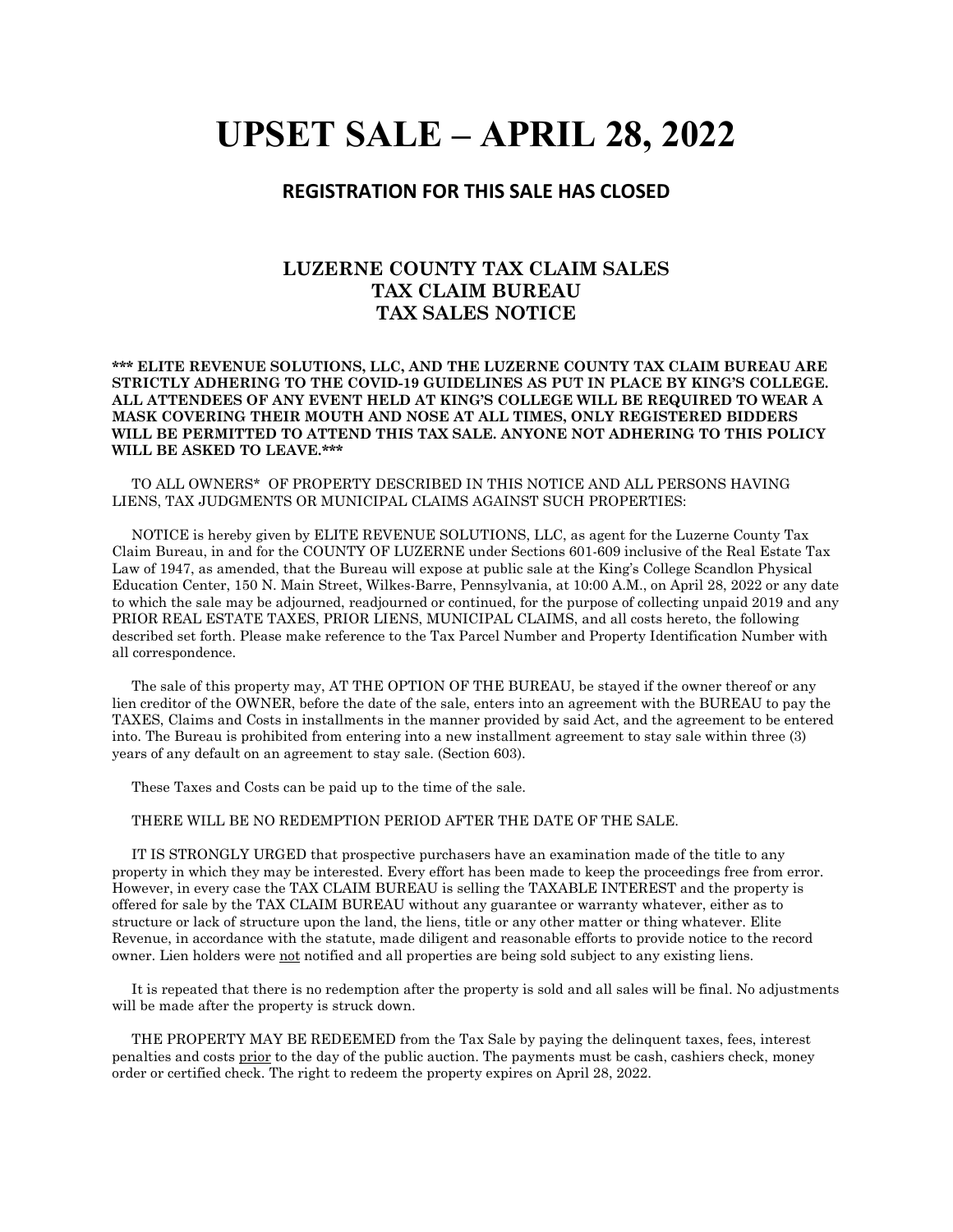THERE IS NO RIGHT OF REDEMPTION ON THE DAY OF OR AFTER THE PUBLIC AUCTION. If no payment has been received prior to the time of the sale, the property will be sold on April 28, 2022.

 Pursuant to 68 P.S. 2117(c)(3), properties in the following municipalities may be subject to a trump bid by North East Pennsylvania Land Bank Authority prior to public auction: Avoca Borough, Duryea Borough, Hughestown Borough, Jenkins Township, Pittston City, West Pittston Borough, Hazleton City.

Prospective purchasers at all tax sales are required to certify as follows:

- 1. In accordance with Section 619a of the Real Estate Tax Sale Law, 72 P.S. § 5860.619a, a successful bidder shall be required to provide certification to the Bureau that such person is not delinquent in paying real estate taxes owed to taxing bodies within Luzerne County\*\*, nor is the bidder acting on behalf of another individual or entity who is delinquent in paying real estate taxes owed to taxing bodies within Luzerne County; and
- 2. In accordance with Section 619a of the Real Estate Tax Sale Law, 72 P.S. § 5860.619a, a successful bidder shall be required to provide certification to the Bureau that such person is not delinquent in paying municipal utility bills owed to municipalities within Luzerne County, nor is the bidder acting on behalf of another individual or entity who is delinquent in paying municipal utility bills owed to municipalities within Luzerne County.
- 3. Prospective bidders must register prior to sale. **DUE TO NEW LEGISLATION PASSED ON JUNE 25, 2021 AND EFFECTIVE AUGUST 29, 2021, IN THE STATE OF PENNSYLVANIA, REGISTRATION MUST BE COMPLETED IN PERSON AND NO LESS THAN TEN DAYS PRIOR TO EACH TAX SALE. THEREFORE, ALL REGISTRATION MUST BE COMPLETED WITH THE BUREAU NO LATER THAN 4:00 PM ON APRIL 14, 2022.**
- 4. A successful bidder shall not tender a bad check to the Tax Claim Bureau when purchasing property in the sale. If this should occur that bidder shall not be permitted to bid on any properties in future sales and will be referred to the Luzerne County District Attorney's Office for prosecution under Pennsylvania Crimes Code, 18 Pa. C.S.A §4105 which may lead to a CONVICTION OF A FELONY OF THE THIRD DEGREE.
- 5. Pursuant to Section 601 (d) of the Real Estate Tax Sale Law, 72 P.S. § 5860.601 (d), prospective bidders must certify that they have not had a landlord license revoked in any municipality in Luzerne County and that they are not acting as an agent for a person whose landlord license has been revoked.

**PAYMENT BY THE SUCCESSFUL BIDDER IS DUE THE DAY OF SALE AND SHALL BE MADE IN THE FORM OF CASH, CERTIFIED CHECK, OR MONEY ORDER.** In the event that a successful bidder does not tender payment in full for any bid by 4:00 p.m. on April 28, 2022, the bid will be nullified and the bidder will not be permitted to bid at future tax sales conducted by the Luzerne County Tax Claim Bureau.

 Certification forms are available in the Tax Claim Bureau or on-line a[t www.luzernecountytaxclaim.com.](https://www.luzernecountytaxclaim.com/) Click on Upset Sale and bidder's certification.

 IMPORTANT: Right to surplus sale proceeds. If the property is not redeemed from public sale and you are the record owner, then you are entitled to sale proceeds which exceed taxes, interest, penalties, costs, Commonwealth Liens, Municipal Liens, Government Liens and Judgment Liens.

Interest accrues at the rate of 9% per year, at  $\frac{3}{4}$ % each month effective February 1, of each year.

 The County of Luzerne does not discriminate on the basis of race, color, national origin, sex, religion, age, disability, or familial status in employment or the provision of services.

 The Scandlon Physical Education Center is a facility accessible to persons with disabilities. Please notify this Tax Claim Bureau if special accommodations are required. The Tax Claim Bureau can be contacted at (570) 825-1512 or by fax at (570) 820-6339, or by TDD (570) 825-1860.

 IF YOU HAVE ANY QUESTIONS AS TO WHAT YOU MUST DO PLEASE CONTACT THE TAX CLAIM BUREAU AT (570) 825-1512.

Elite Revenue Solutions, LL Agent for the Luzerne County Tax Claim Bureau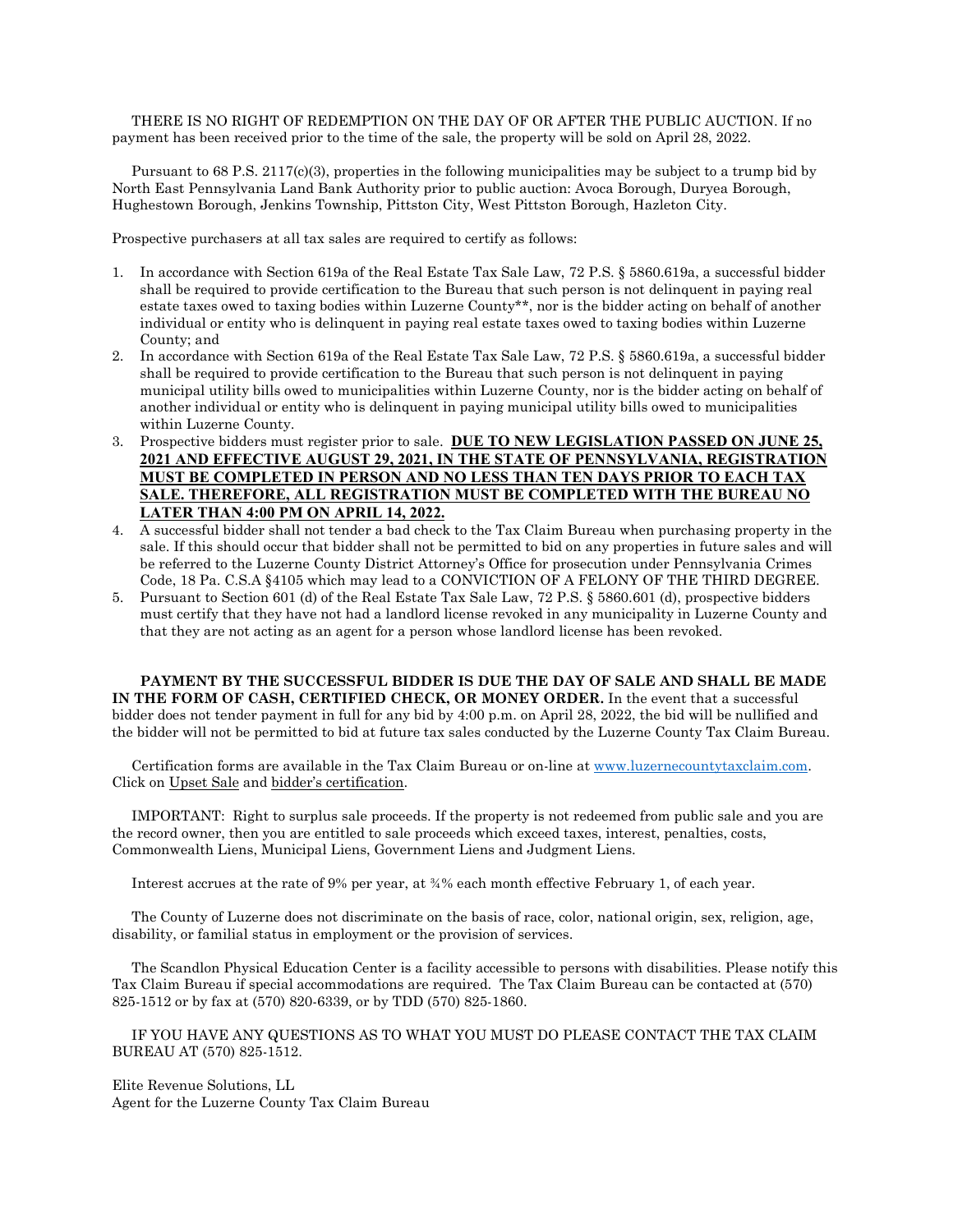#### Sean P. Shamany, Director

- \* "Owner," the person in whose name the property is last registered, if registered according to law, or, if not registered acording to law, the person whose name last appears as an owner of record on any deed or instrument of conveyance recorded in the county office designated for recording, and in all other cases means any person in open, peaceable and notorious possession of the property, as apparent owner or owners thereof, or the reputed owner or owners thereof, in the neighborhood of such property.
- \*\* The successful bidder is also certifying that they are not the owner of the property, as the owner has no right to purchase his own property pursuant to Section 618 of the Real Estate Tax Sale Law. A change of name or business status shall not defeat the purpose of this section. For the purpose of this section, "owner" means any individual, partner, shareholder, trust, partnership, limited partnership, corporation or any other business association or any trust, partnership, limited partnership, corporation or any other business association that has any individual as part of the business association who had any ownership interest or rights in the property.